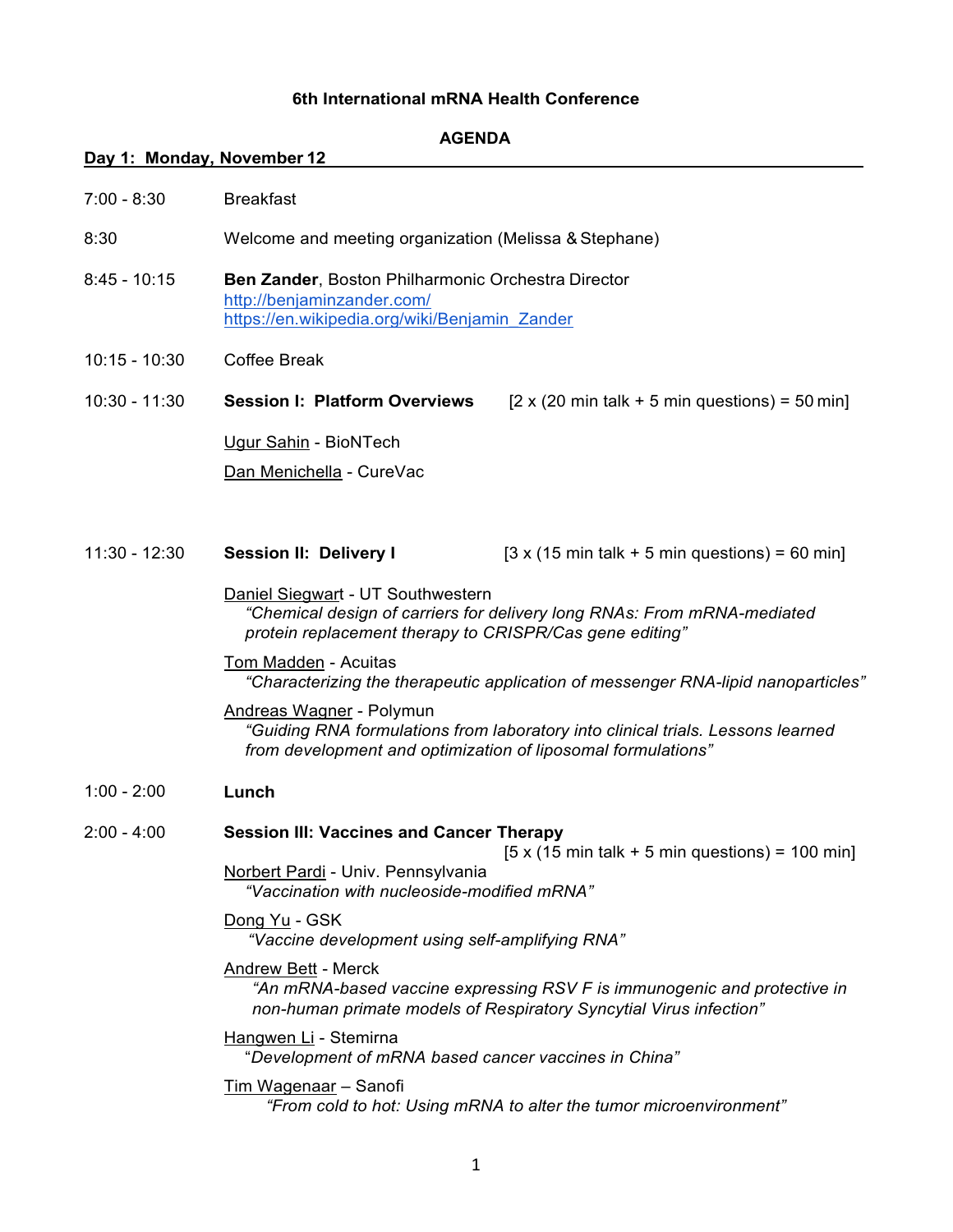## **AGENDA**

## **Day 1: Monday, November 12 (cont.)**

### **Session III (cont):**

Short Talks:

 $[2 \times (8 \text{ min talk} + 2 \text{ min questions}) = 20 \text{ min}]$ 

Lien Van Hoecke - Ghent Univ

*"Therapeutic anti-tumor immunity directed against neo-epitopes by intratumor delivery of mRNA encoding MLKL, a mediator of necroptosis"*

Colin Pouton - Monash University *"Self-crosslinking lipopeptide/nucleic acid/polymer particles: a new platform for nucleic acid vaccination enabling assembly in aqueous solution"*

#### $4:00 - 4:15$ Coffee Break

#### 4:15 - 5:45 **Session IV: Controlling mRNA and Protein Synthesis**

 $[3 \times (15 \text{ min talk} + 5 \text{ min questions}) = 60 \text{ min}]$ 

Georg Seelig - University of Washington

*"Human 5'UTR Design and Variant Effect Prediction from a Massively Parallel Translation Array"* 

Sun Hur - Harvard Medical School *"An Origin of the Immunogenicity of In Vitro Transcribed RNA"*

Anton McCaffrey - Trilink

*"Exploring the Messenger RNA Capping Code: CleanCap Co-transcriptional Capping Allows One Pot Synthesis of Previously Inaccessible Types of Caps"*

Short Talks:  $[3 \times (8 \text{ min talk} + 2 \text{ min questions}) = 30 \text{ min}]$ 

Craig Martin - UMass Amherst

"*3' end additions by T7 RNA polymerase are RNA self-templated, distributive, and diverse in character – RNA-Seq analyses"*

Stefano Gustincich – Istituto Italiano di Tecnologia

*"SINEUPs: a new antisense, long non-coding RNA-based platform to increase endogenous protein levels for therapy"*

Scott Tenenbaum - SUNY Polytech

"*sxRNA: Controlling the expression of a therapeutic mRNA based on the unique microRNA profile of a cell"*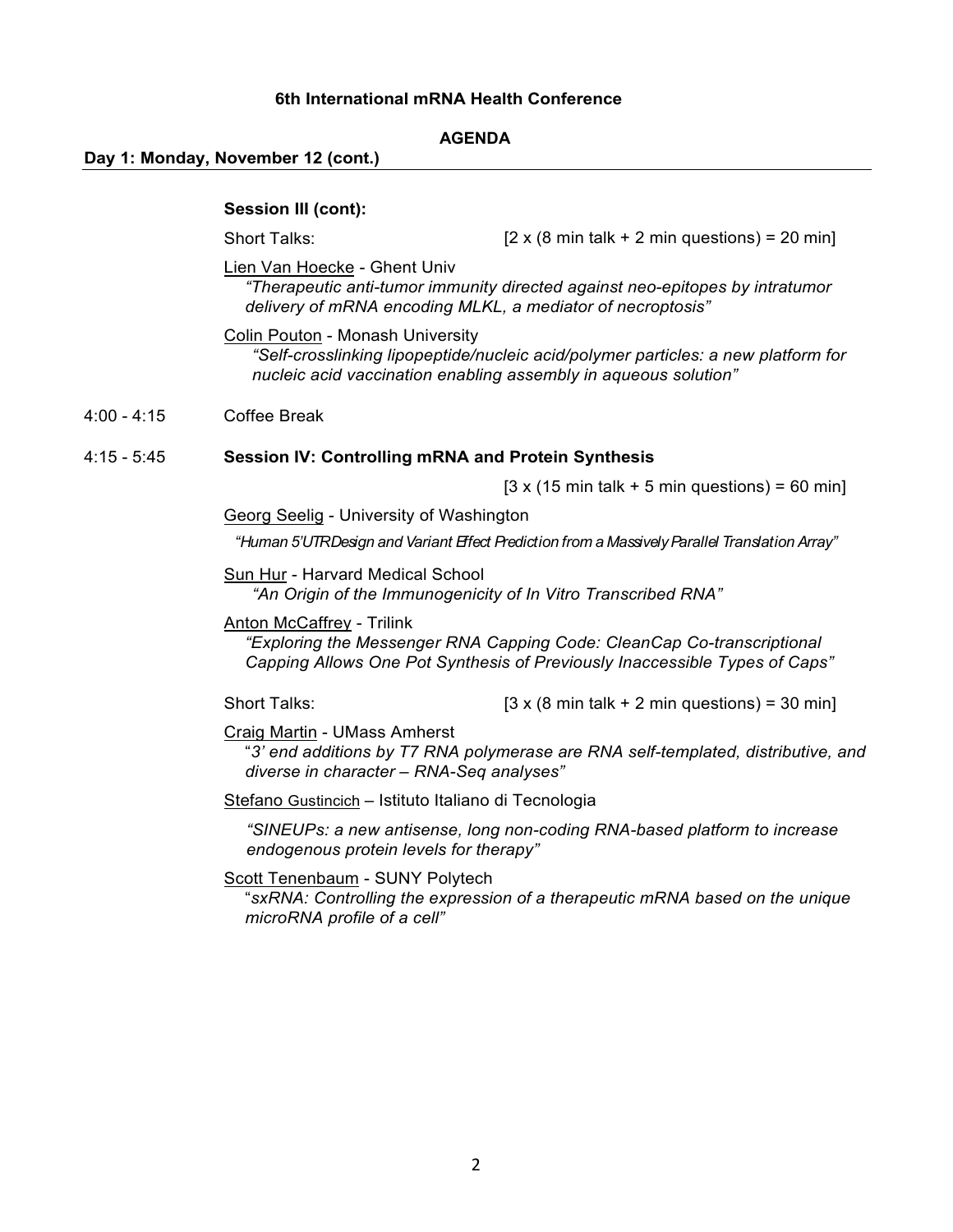## **AGENDA**

# **Day 1: Monday, November 12 (cont.)**

| $5:45 - 6:00$               | <b>Session V: Flash Poster Talks</b>                                                                                                                                                                                | $[4 \times (2 \text{ min talk}) = 8-10 \text{ min}]$                |
|-----------------------------|---------------------------------------------------------------------------------------------------------------------------------------------------------------------------------------------------------------------|---------------------------------------------------------------------|
|                             | <b>Bijoyita Roy - New England Biolabs</b><br>"High-temperature transcription generates synthetic RNA with reduced<br>immunogenicity"                                                                                |                                                                     |
|                             | <b>Chinping Chng- Codexis</b><br>" Enzyme engineering for effective mRNA therapeutics: T7 RNA Polymerase and<br>Actives"                                                                                            |                                                                     |
|                             | Dal-Hee Min - Lemonex<br>"DegradaBALL® : New RNA delivery platform technology for sustained release<br>inside target cells"                                                                                         |                                                                     |
|                             | Xavier de Mollerat du Jeu - Thermo Fisher Scientific<br>" Invivofectamine™ Reagents: Novel Lipid Nanoparticles (LNPs) for Therapeutic<br>In Vivo mRNA delivery to the Liver, Lung, Spleen and Topical applications" |                                                                     |
| $6:00 - 7:45$               | <b>Poster Session</b><br>Cocktails, Appetizers and Buskers from Berkeley College of Music & New England<br>Conservatory                                                                                             |                                                                     |
| $7:45 -$                    | <b>Dinner</b> with Music and Dancing                                                                                                                                                                                |                                                                     |
| Day 2: Tuesday, November 13 |                                                                                                                                                                                                                     |                                                                     |
| $7:00 - 8:30$               | <b>Breakfast</b>                                                                                                                                                                                                    |                                                                     |
| 8:30                        | Welcome and Keynote Introduction: Stephane Bancel                                                                                                                                                                   |                                                                     |
| $8:35 - 9:15$               | Keynote: John Maraganore, CEO, Alnylam                                                                                                                                                                              |                                                                     |
|                             |                                                                                                                                                                                                                     | $(30 \text{ min talk} + 10 \text{ min questions}) = 40 \text{ min}$ |
| $9:15 - 10:30$              | Session VI: Regulatory Questions and Public Perception of mRNA Therapies                                                                                                                                            | $[75 \text{ min}]$                                                  |
|                             | Discussion of key questions relevant to mRNA therapeutics by industry regulatory<br>affairs officers and representatives from European and US regulatory agencies                                                   |                                                                     |
|                             | Panelists: Thomas Hinz (PEI), Andreas Kuhn (BioNTech), Otmar Pfaff (CureVac),<br>Christine Swenson (Moderna), Wellington Sun (Moderna, Former FDA), Mark Tracy<br>(Tracy Bioconsulting)                             |                                                                     |
| $10:30 - 10:45$             | <b>Coffee Break</b>                                                                                                                                                                                                 |                                                                     |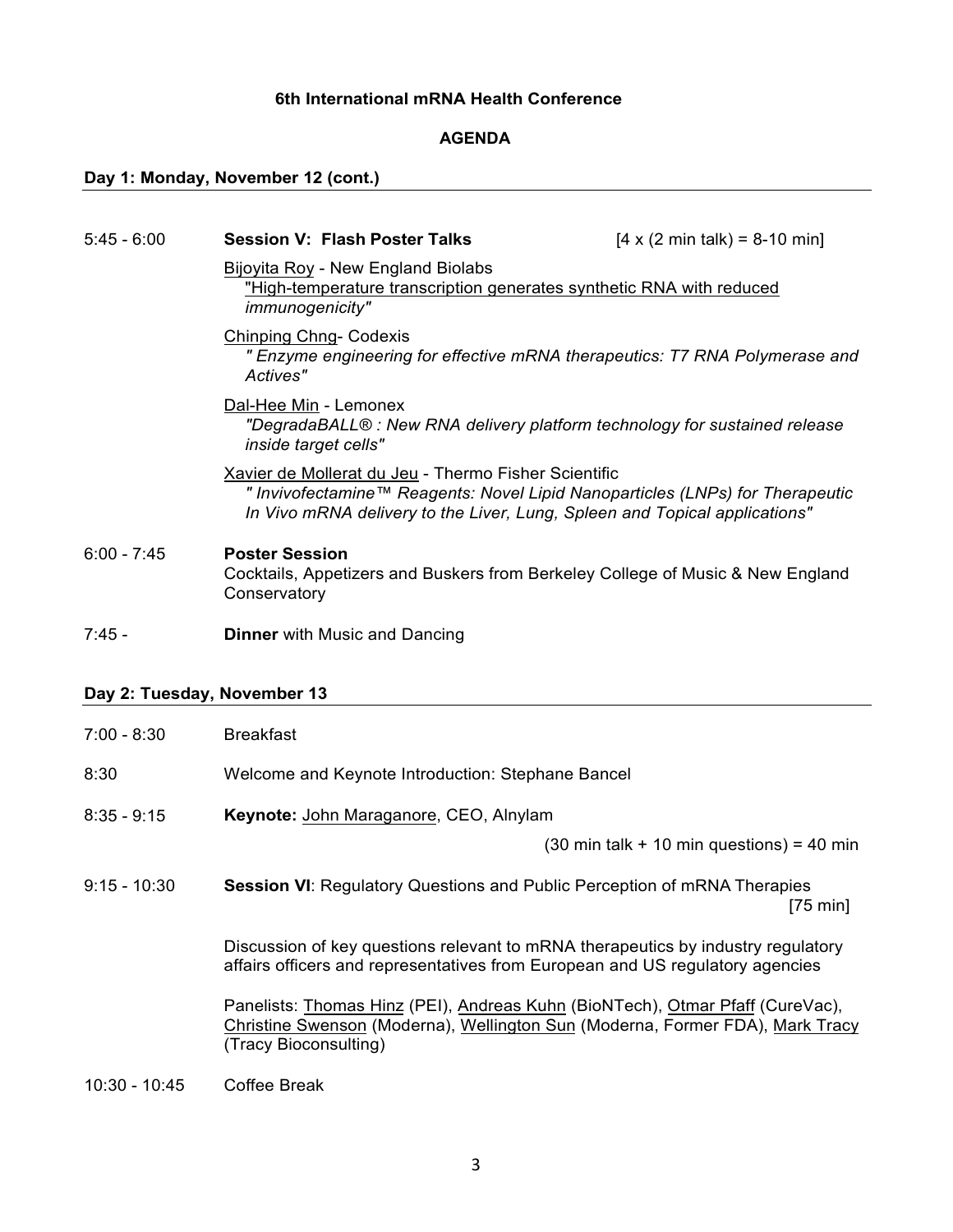## **AGENDA**

# **Day 2: Tuesday, November 13 (cont.)**

| $10:45 - 12:35$ | <b>Session VII: Delivery II</b>                                                                                | $[5 \times (15 \text{ min talk} + 5 \text{ min questions}) = 100 \text{ min}]$ |
|-----------------|----------------------------------------------------------------------------------------------------------------|--------------------------------------------------------------------------------|
|                 | Paula Hammond - MIT<br>"Designer Polypeptides and Electrostatic Assembly for RNA-protein Enhanced<br>Delivery" |                                                                                |
|                 | Yhizou Dong - Ohio State                                                                                       | "Development of nanomaterials for mRNA therapeutics and genome editing"        |
|                 | Pad Chivikula - Arcturus                                                                                       | "LUNAR®: Enabling Delivery of mRNA Therapeutics and Vaccines"                  |
|                 | James Heyes - Genevant<br>"Developing mRNA Therapeutics with LNPs"                                             |                                                                                |
|                 | John Androsavich - Translate Bio                                                                               | "Advancing the development of mRNA therapeutics to restore protein function"   |
|                 | <b>Short Talk:</b>                                                                                             | $[1 \times (8 \text{ min talk} + 2 \text{ min questions}) = 10 \text{ min}]$   |
|                 | Piotr Kowalski - MIT<br>tertiary amino-alcohols for tissue selective mRNA delivery"                            | "lonizable amino-polyesters synthesized via ring opening polymerization with   |
| $12:35 - 1:45$  | Lunch                                                                                                          |                                                                                |
|                 |                                                                                                                |                                                                                |
| $1:45 - 3:45$   | <b>Session VIII: Therapeutic Proteins</b>                                                                      |                                                                                |
|                 |                                                                                                                | $[5 \times (15 \text{ min talk} + 5 \text{ min questions}) = 100 \text{ min}]$ |
|                 | <b>Adam Resnick - Children's Hospital of Philadelphia</b><br>childhood diseases"                               | "Translating large-scale data to novel therapeutic platforms on behalf of      |
|                 | <b>Christian Plank - Ethris</b><br>"Messenger RNA therapeutics for bone regeneration"                          |                                                                                |
|                 | Keiji Itaka - Tokyo Medical and Dental University<br>Regenerative Medicine"                                    | "mRNA as a New Paradigm of Gene Therapy for Intractable Diseases and           |
|                 | <b>Romesh Subramanian - Atlas Venture</b>                                                                      | "Promise of mRNA therapies in rare disease and dimensions of optimization"     |
|                 | Anna Collén - AstraZeneca                                                                                      | "VEGF-A mRNA: A novel therapeutic for treatment of ischemic heart disease"     |